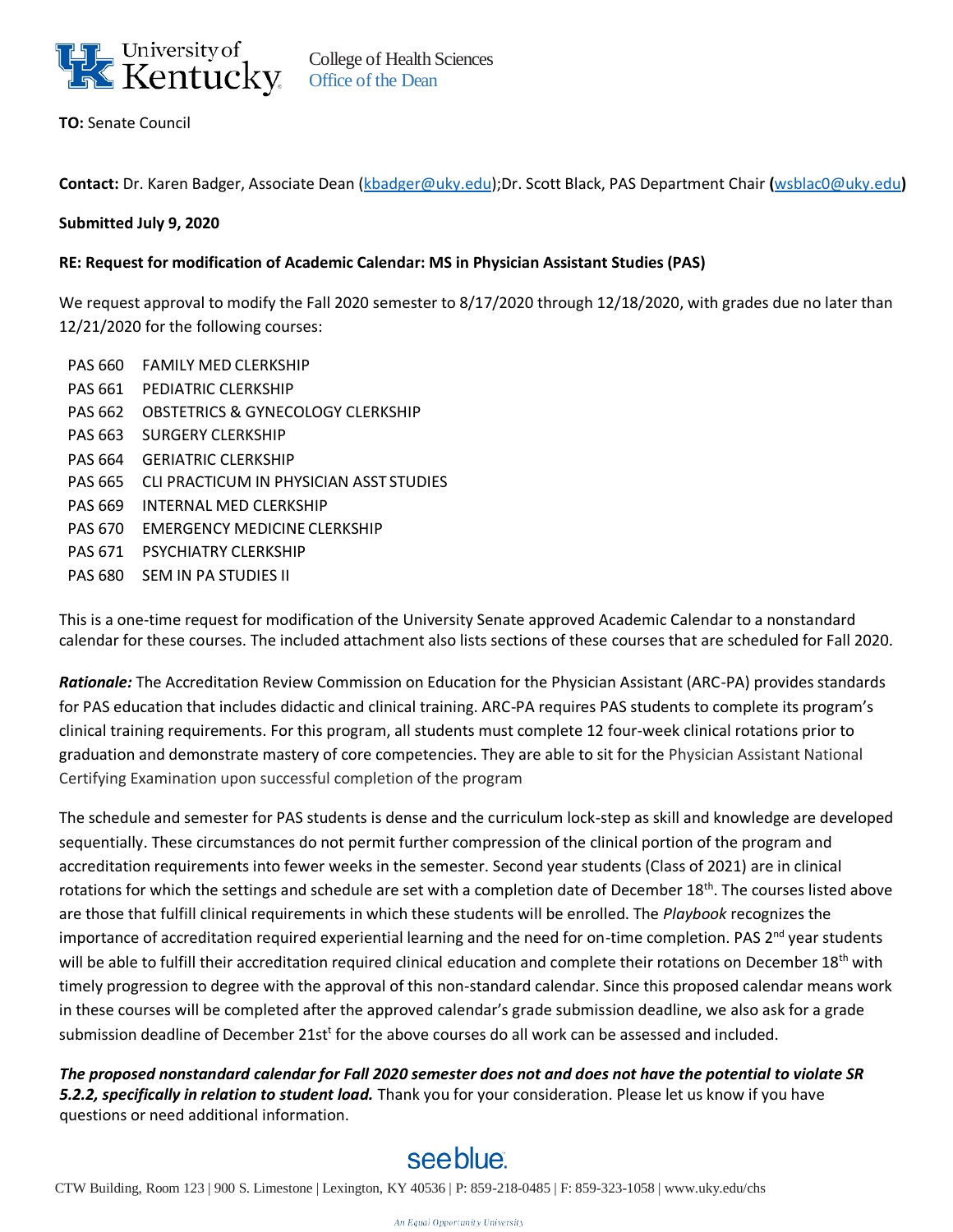| PAS 660        | Section 201 | <b>FAMILY MED CLERKSHIP</b>                  |
|----------------|-------------|----------------------------------------------|
| <b>PAS 660</b> | Section 202 | <b>FAMILY MED CLERKSHIP</b>                  |
| PAS 660        | Section 203 | <b>FAMILY MED CLERKSHIP</b>                  |
| PAS 660        | Section 204 | <b>FAMILY MED CLERKSHIP</b>                  |
| <b>PAS 660</b> | Section 205 | <b>FAMILY MED CLERKSHIP</b>                  |
| <b>PAS 660</b> | Section 206 | <b>FAMILY MED CLERKSHIP 2</b>                |
| <b>PAS 660</b> | Section 207 | <b>FAMILY MED CLERKSHIP 2</b>                |
| PAS 660        | Section 208 | <b>FAMILY MED CLERKSHIP 2</b>                |
| <b>PAS 660</b> | Section 209 | <b>FAMILY MED CLERKSHIP 2</b>                |
| <b>PAS 660</b> | Section 210 | <b>FAMILY MED CLERKSHIP 2</b>                |
| PAS 661        | Section 201 | PEDIATRIC CLERKSHIP                          |
| PAS 661        | Section 202 | PEDIATRIC CLERKSHIP                          |
| PAS 661        | Section 203 | PEDIATRIC CLERKSHIP                          |
| PAS 661        | Section 204 | PEDIATRIC CLERKSHIP                          |
| PAS 661        | Section 205 | PEDIATRIC CLERKSHIP                          |
| <b>PAS 662</b> | Section 201 | <b>OBSTETRICS &amp; GYNECOLOGY CLERKSHIP</b> |
| PAS 662        | Section 202 | <b>OBSTETRICS &amp; GYNECOLOGY CLERKSHIP</b> |
| <b>PAS 662</b> | Section 203 | <b>OBSTETRICS &amp; GYNECOLOGY CLERKSHIP</b> |
| PAS 662        | Section 204 | <b>OBSTETRICS &amp; GYNECOLOGY CLERKSHIP</b> |
| <b>PAS 662</b> | Section 205 | <b>OBSTETRICS &amp; GYNECOLOGY CLERKSHIP</b> |
| PAS 663        | Section 201 | <b>SURGERY CLERKSHIP</b>                     |
| PAS 663        | Section 202 | <b>SURGERY CLERKSHIP</b>                     |
| PAS 663        | Section 203 | <b>SURGERY CLERKSHIP</b>                     |
| PAS 663        | Section 204 | <b>SURGERY CLERKSHIP</b>                     |
| PAS 663        | Section 205 | <b>SURGERY CLERKSHIP</b>                     |
| PAS 664        | Section 201 | <b>GERIATRIC CLERKSHIP</b>                   |
| <b>PAS 664</b> | Section 202 | <b>GERIATRIC CLERKSHIP</b>                   |
| PAS 664        | Section 203 | <b>GERIATRIC CLERKSHIP</b>                   |
| <b>PAS 664</b> | Section 204 | <b>GERIATRIC CLERKSHIP</b>                   |
| <b>PAS 664</b> | Section 205 | <b>GERIATRIC CLERKSHIP</b>                   |
| PAS 665        | Section 201 | CLI PRACTICUM IN PHYSICIAN ASST STUDIES      |
| <b>PAS 665</b> | Section 202 | CLI PRACTICUM IN PHYSICIAN ASST STUDIES      |
| <b>PAS 665</b> | Section 207 | CLI PRACTICUM IN PHYSICIAN ASST STUDIES      |
| <b>PAS 665</b> | Section 208 | CLI PRACTICUM IN PHYSICIAN ASST STUDIES      |
| PAS 665        | Section 209 | CLI PRACTICUM IN PHYSICIAN ASST STUDIES      |
| <b>PAS 665</b> | Section 210 | CLI PRACTICUM IN PHYSICIAN ASST STUDIES      |
| <b>PAS 665</b> | Section 203 | CLI PRACTICUM IN PHYSICIAN ASST STUDIES      |
| <b>PAS 665</b> | Section 204 | CLI PRACTICUM IN PHYSICIAN ASST STUDIES      |
| <b>PAS 665</b> | Section 205 | CLI PRACTICUM IN PHYSICIAN ASST STUDIES      |
| <b>PAS 665</b> | Section 206 | CLI PRACTICUM IN PHYSICIAN ASST STUDIES      |
| <b>PAS 669</b> | Section 201 | <b>INTERNAL MED CLERKSHIP</b>                |
| PAS 669        | Section 202 | <b>INTERNAL MED CLERKSHIP</b>                |
| PAS 669        | Section 203 | INTERNAL MED CLERKSHIP                       |